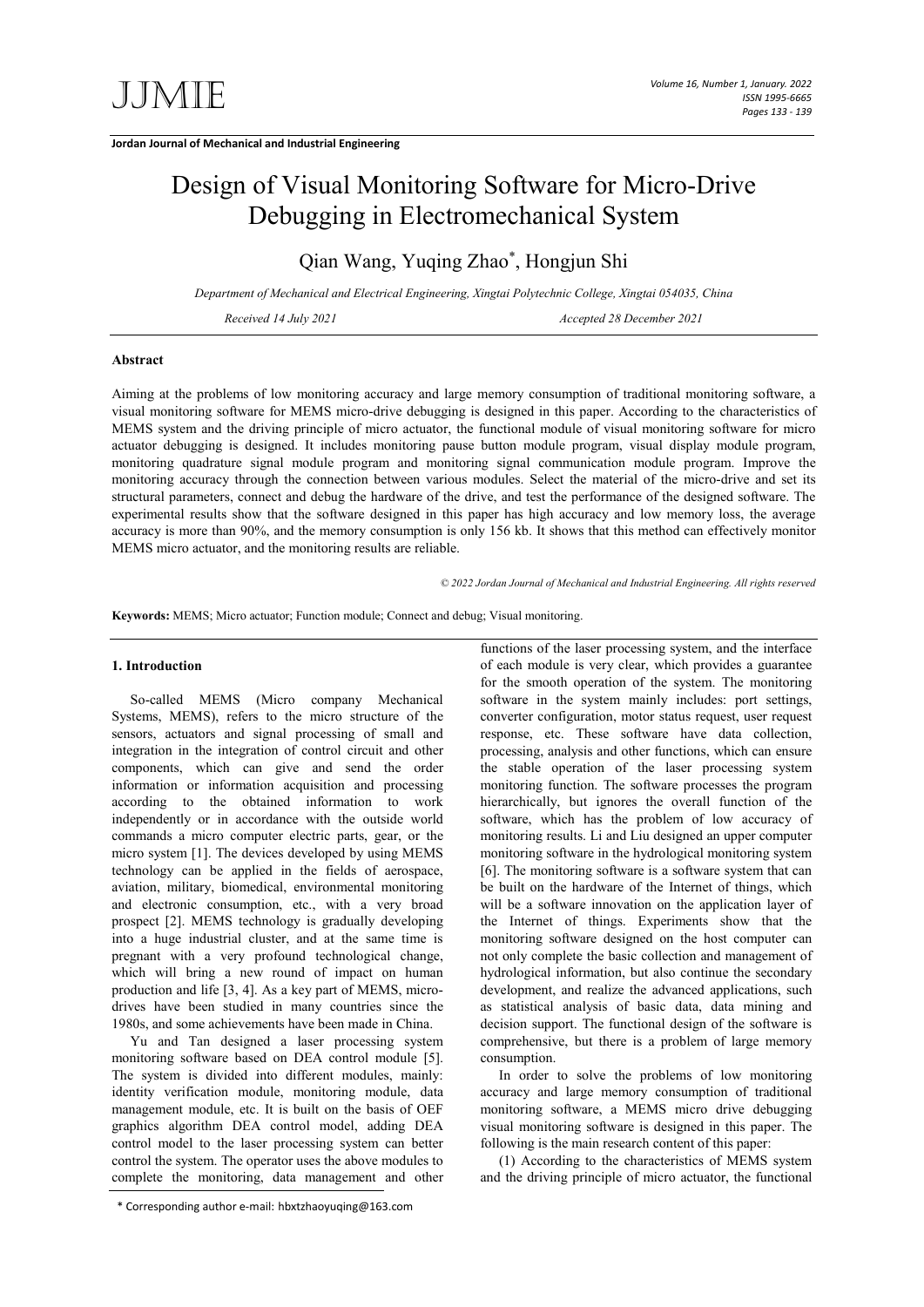module of micro actuator debugging visual monitoring software is designed.

(2) Select the material of the micro drive and set its structural parameters, connect and debug the hardware of the drive.

(3) The monitoring results of the designed software verify that the visual monitoring software designed in this paper has ideal application effect.

## **2. Micro-Drive Debugging of Electromechanical System**

The composition of the MEMS system in this paper is shown in Figure 1.



#### **Figure 1.** The composition of the MEMS system

In the debugging process of the micro-drive, the axial length of the internal micro beam is larger than the inner wall length of the external frame of the drive [7, 8], which is intended to provide certain axial extrusion pressure to the micro beam [9]; The drive structure also includes sixteen adjusting electrode pairs and a pair of driving electrode pairs. The adjusting electrode pair is realized to control both ends of the micro beam synchronously by adjusting the external adjusting circuit. The axial force on the micro beam is regulated, and the voltage provided by the external regulating circuit is driven laterally by the driving electrode to the micro beam. Thus, the micro-drive produces transverse displacement [10]. In MEMS, the micro-drive is a very important component. Micro actuator has the advantages of small size, high precision and low energy consumption. At present, compared with foreign countries, domestic researches on micro-drives are still in the laboratory stage, with only a small part of micro-drives products. But these products can only be used in some special fields, has not formed a complete industry group. So now, our country urgent problems for micro-drive is to keep up with the pace of the international as soon as possible, shorten the gap, improve research level, and then let the micro-drive to realize industrialization. Micro-drive refers to the micro electrical parts that enable micro devices to realize movement. It is a very important component of MEMS [11]. Electromagnetic drive When the electromagnetic coil and magnetic medium (permanent magnet or soft magnet) interact with each other will produce mutual attraction or mutual repulsion force. Under the action of this force, a certain displacement will be generated, so as to realize the electromagnetic drive of MEMS drive. The drive consists of a movable silicon film, a permanent magnet, and an electromagnetic coil, where the permanent magnet is above the movable silicon film and the electromagnetic coil. When ac voltage is applied to both ends of the coil, an electromagnetic field is generated

under the action of ac voltage. The permanent magnet is driven by the electromagnetic coil to do up and down vibration, so the silicon film is also driven to do up and down vibration.

The advantages of electromagnetic drive include simple structure, sensitive action, easy to control, high reliability, low price, etc., but it also has shortcomings, such as high energy consumption, large volume, large noise, high manufacturing difficulty and so on. The S120 drive control system adopted in this paper adopts modular structure design [12]. In terms of hardware structure, it can be divided into two parts: power module and motor module, which are connected by DC bus, and each motor module shares the power source module. The S120 integrates a new communication interface DRIVE-CLiq, through which the S120 can be connected to motors and encoder and other components. Each component has an electronic nameplate, and all components can be automatically identified by the DRIVE-CLiq cable.

The power module converts three-phase ALTERNATING current into direct current, and supplies power to subsequent motor modules through DC bus. There are two types of power supply modules: Active Line Module (ALM) and Smart Line Module (SLM). ALM is equipped with DRIVE-CLiq interface (X200-X202). The DRIVE cable derived from the DRIVE-CLiq interface of the NUMERICAL control system is connected to the X200 interface of ALM, and the X201 interface of ALM is connected to the adjacent motor module. SLM does not have DRIVE-CLiq interface. The DRIVE cable derived from the DRIVE-CLiq interface of the CNC system is connected to the X200 interface of the first motor module. First, connect the motor module X201 to the next adjacent motor module, and so on. It should be noted that the more powerful motor module should be installed adjacent to the power module.

Use one SLM power module and two biaxial motor modules. The communication cable derived from the X1 interface of the CNC system is connected to the X200 (DRIVE-CLiq) interface of the first biaxial motor module. The X201 (DRIVE-CLiq) interface of the first biaxial motor module is connected to the X200 (DRIVE-CLiq) interface of the second biaxial motor module. The X202 and X203 (DRIVE-CLiq) interfaces of the two motor modules are used to connect the encoder on the servo motor.

After the hardware wiring is connected, the CNC system needs to be debuggable first, and then the S120 drive can be debuggable.

The debugging process consists of the following main steps:

(1) Check CNC system before power on

The inspection before electrification includes four aspects: 1) Check whether the power module of the drive and the 24 V DC power supply of the motor module are connected correctly. 2) Check that the power module of the drive and the DC bus of the motor module are connected correctly. 3) Check whether the DRIVE-CLiq cable is connected correctly. 4) Check whether the PROFIBUS cable is connected correctly and whether the terminal resistance is set correctly.

(2) Numerical control system electrification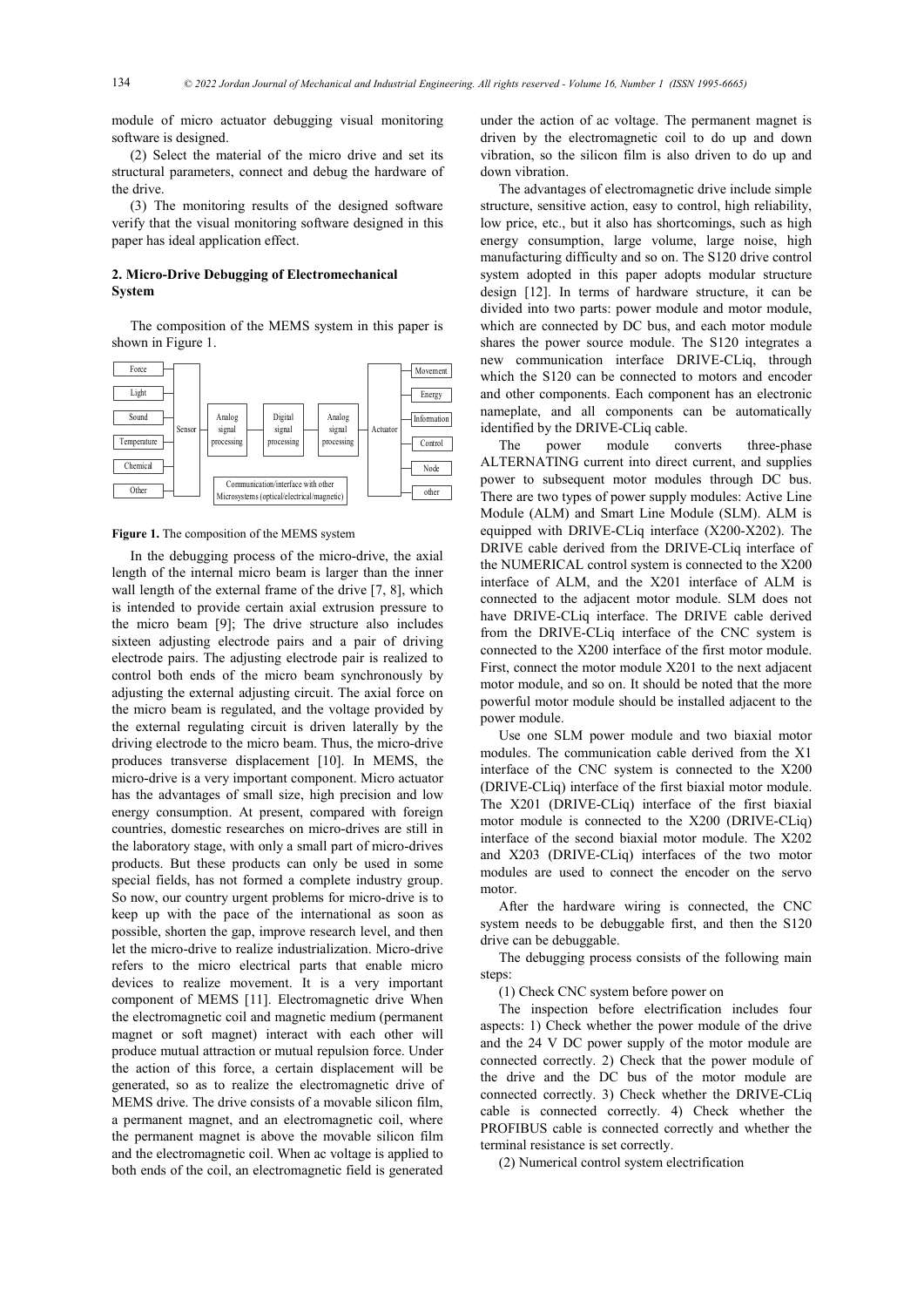If no errors are checked before energizing, the system can be energized. Close the system main power switch, 802Dsl host, PP72/48, and drive are powered on. The two green lights on PP72/48 marked "POWER" and "EXCHANGE" indicate that the PP72/48 module is ready and data is exchanged by the bus. The indicator light on the power module and motor module of the drive. The READY light if it is color means that the drive has not set parameters, and if it is red, it is faulty. DC LINK lamp if it is orange means normal, if it is red means incoming power failure. If there is no indicator light, it means there is no DC 24V power supply.

(3) Nc system initialization

After the 802Dsl is powered on, the system initialization should be performed first, and the required initialization files should be passed into the 802Dsl system using Siemens tooling software RCS802 or CF card. After the components of the 802Dsl are properly connected, the PLC control logic should be designed and debugged. The drive and 802Dsl parameters can only be debugged after all the safety functions of the PLC are correct.

(4) S120 drive debugging

Only after the PLC application program is correct, the drive can then be debugged. In order to simplify the debugging of the S120 drive, Siemens 802Dsl has specially designed a graphical drive debugging wizard, which can easily realize the fast debugging of the drive. The process is as follows: 1) Load S120 drive firmware. Ensure that all components of the drive have the same firmware version. 2) Load S120 drive factory settings. Activate the factory parameters of each drive component. 3) Topology identification and confirmation. Read the structure of the drive connection and the control parameters of the actual motor, and set the topological structure comparison level.

Complete the debugging of the micro-drive through the above steps. Based on this, the debugging result monitoring software is designed below.

The debugging process of S120 drive is shown in Figure 2.



**Figure 2**. S120 drive debugging flow chart

## **3. The Design of the Function Module of the Visual Monitoring Software for Micro-Drive Debugging**

Introduction to Software Development Environment Code Warrior (CW) is a software integrated development environment developed by Metrowerks. It provides a series of tools for software development, including the Integrated Development Environment (IDE), compiler, connector, Debugger etc. [13]. Processor Expert (PE) is an internal sub-module of CW, which encapsulates embedded internal function modules and peripheral function modules into independent modules. With the support of hardware circuits, you only need to configure the corresponding modules to use its functions without writing the underlying program. PE mainly completes the initialization of modules, and CW completes project integration, editing, compilation and downloading, etc. The cooperation of PE and CW effectively improves the development speed based on Freescale chip systems. CW has cutting-edge debugging technology and a sound development environment, that brings embedded development to a new level of development [14, 15], and also provides developers with a highly visual and automated framework. It greatly improves the speed of project development, and creates applications for users of various development levels that are simple and convenient. The powerful compiling function of CW can check out obvious syntax format errors in the code. After the compiling software is passed, use USB TAP to burn the program, and it can be debugged online. The development environment of CW is shown in Figure 3.



**Figure 3** Code Warrior development environment

The main program of the system completes the initialization of the program and the selection of function modules. The initialization program is the operation of the MC56F84789 register after the terminal is powered on. It is an indispensable part of the program. In the terminal, it mainly initializes the ADC module, PWM module, IO status, timer module, etc. To ensure the normal operation of the system program. The terminal is divided into three functional modules: signal source, signal monitoring and digital signal. The signal source includes PWM, CLK, monitor quadrature signal, analog voltage signal and single-ended voltage signal; Signal monitoring includes CLK signal monitoring and encoder signal monitoring; digital commands are issued under RS232 and CAN communication respectively. After power-on, the system first initializes and enters the main menu interface. After the effective button is monitored, enter the corresponding secondary menu according to the button value. When the effective button is pressed again, the program jumps to the function module to work. The person presses the return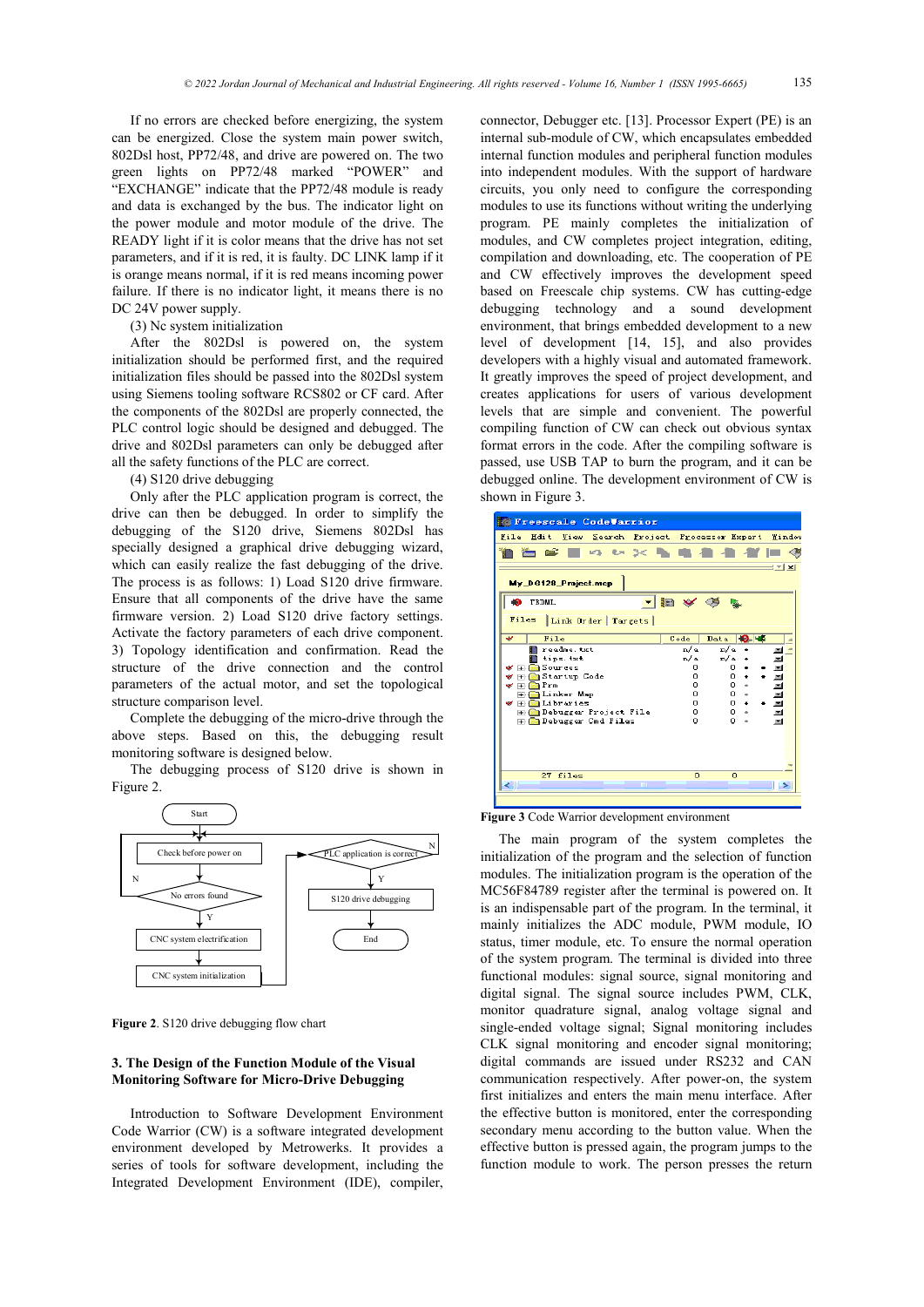key, the program returns to the previous menu, and waits for the next key command [16, 17].

#### *3.1. Monitoring pause button module program*

In the process of debugging and monitoring the microdrive, if an abnormal situation occurs, it must be paused in time to check the specific fault. This section designs the program of the monitoring pause button module. The button is used to realize the human-computer interaction function of the debugging terminal, and the corresponding function is entered through the button selection and parameter setting. The stability of the button program is the basic guarantee for the stable operation of the terminal. In the key hardware circuit, the debugging terminal uses the CH455 chip, which is connected to the I2C (Inter-Integrated Circuit) interface of MC56F84789, with an external interrupt IO port. In the process of software writing, configure the Internal I2C module and EINT module in the PE, and write the program in conjunction with the CH455 chip data manual. First, MC56F84789 sends a work start instruction to CH455 chip according to the instruction code of the data manual. CH455 chip starts to work according to the received digital instruction, and continuously scans the keyboard. The internal part of CH455 chip is divided into row scan and column scan to prevent misjudgment of keystrokes. In this case, CH455 chip uses double discrimination to be valid. When the two keyboard scan results are the same, the key is confirmed to be valid. Each key corresponds to a unique key code. The key code is determined by judging the position of the key pressed. When a key is pressed, MC56F84789 detects the interrupt signal and generates an effective low-level keyboard interrupt, and then reads the key code through the serial port. The key program flowchart is shown in Figure 4.



**Figure 4**. Keystroke program flowchart

## *3.2. Visual display module program*

The LCD visual display screen visually displays the running status of the system in real time, and cooperates with the button function to realize the human-computer interaction function. The visual display module uses Jinpeng OCMJ44X8C-15 LCD visual display, and uses only 4 wires with MC56F84789 to realize data serial transmission, and combines the OCMJ44X8C-15 data manual for programming. The LCD screen of OCMJ44X8C-15 is a  $128 \times 64$  dot matrix with an integrated font library chip, which can visually display 8192 Chinese characters and 126 symbol fonts, and users can also visually display drawings. OCMJ44X8C-15 provides basic and extended instruction set to meet the needs of developers, such as clear visual display, function setting, setting DDRAM address and other practical functions. Write and send a data function module according to the serial timing diagram of the data manual. First, set the PSB signal low to set the transmission mode to serial mode, set the chip select CS high, start transmitting the start byte, and receive 5 consecutive "1". As the starting byte, the transmission count is reset and the serial is synchronized to the serial transmission. The three bits received later are used as the transmission direction bit (RW), and the register selection is (RS) and "0". After receiving the start byte, each eight-bit instruction is divided into two parts. The upper four bits (DB7~DB4) are received in the LSB part of the first byte, and the lower four bits (DB3~DB0) are in the LSB part of the first byte. The LSB part of the second byte is received. The remaining bits of the first and second bytes are 0. In the LCD visual display function module, first write the sending data module according to the set time sequence, initialize the LCD screen with data manual instructions, set the visual display row and column position, and finally use the pointer to transfer the characters that need to be visualized to LCD module.

#### *3.3. Monitor quadrature signal module program*

The monitor quadrature signal is two rectangular waves with the same frequency, duty cycle, and amplitude, and a phase difference of 90°. Among the many signal sources of the micro-drive, the monitor quadrature signal is one of them. The micro-drive debugging terminal uses MC56F84789 internal integration.

The PWM module realizes the function of monitoring the quadrature signal. On the hardware circuit, only one output signal circuit is configured on the PWMA and PWMB ports, which can be realized by software programming. The PWM module is divided into centeraligned mode trigger and edge-aligned mode trigger. Using the different trigger mode characteristics of the PWM module, when channel A is 90° ahead of channel B, set PWMA module to edge-aligned mode trigger and PWMB module to configure center-aligned Mode trigger; vice versa. Figure 5 is the timing diagram of channel A ahead of channel B by 90°.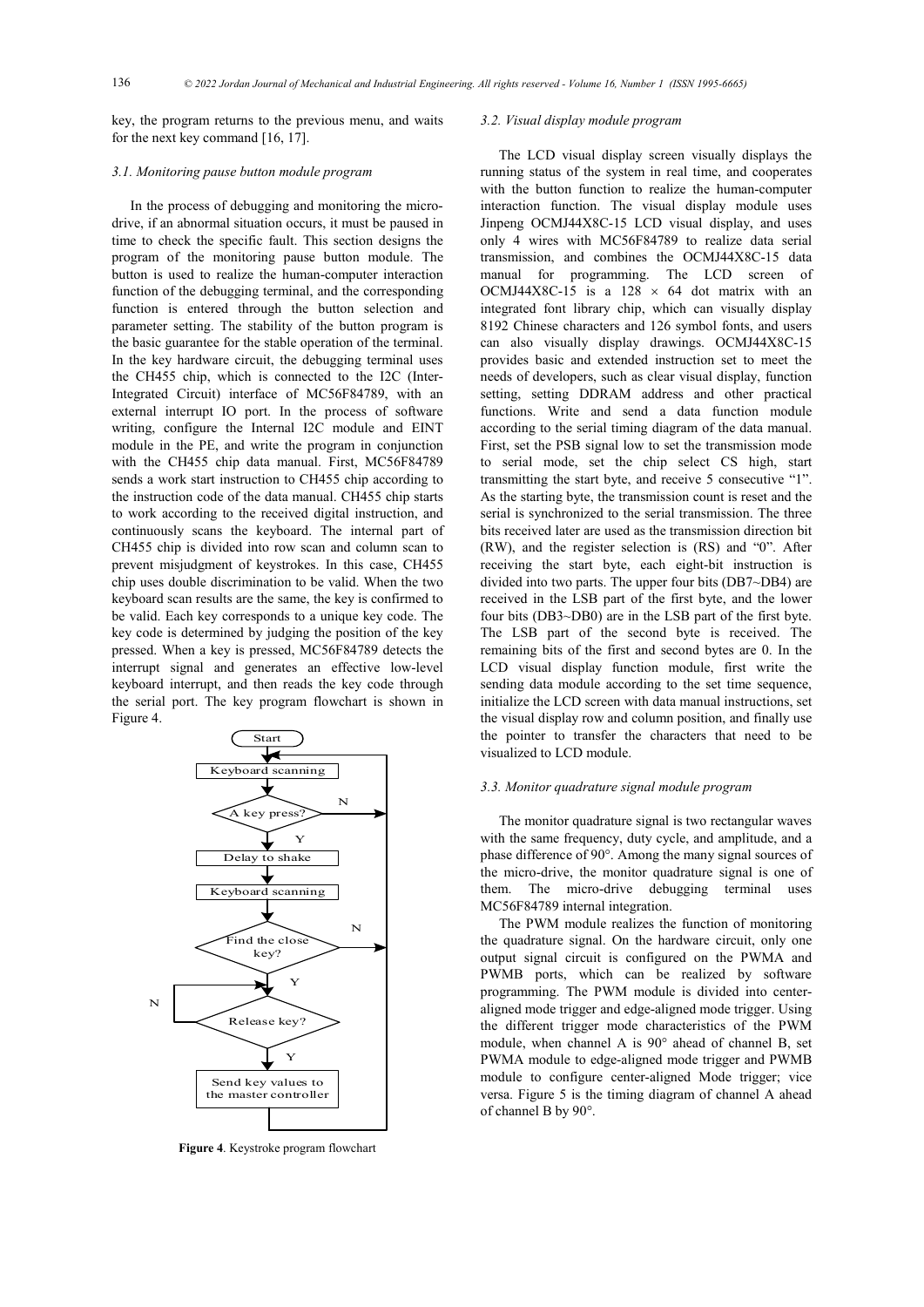

**Figure 5**. Timing diagram of channel A ahead of channel B by 90°

After the Code Warrior IDE compiler has configured the PWMMC module, the PE function automatically generates the underlying program. When the PWMMC module is configured in the center-edge alignment mode and the edge-aligned mode, the value written to the register will change, because the micro-drive debugging terminal In monitoring the quadrature signal source, it is required that the A and B signals can choose any one to lead the other. Therefore, both PWMA and PWMB can execute center-aligned mode programs and edge-aligned mode programs, but only one mode can be selected in the configuration. In the process of programming, it is found that the center-aligned mode program and the edge-aligned mode program are considered to be written in PWMMC In the bottom layer, and the PWMMC module is frozen to ensure that the bottom layer program does not change when the PWMMC module is changed next time. This method can solve the single use of center-aligned mode and edge-aligned mode. The program flow chart of monitoring quadrature signals is shown in Figure 6.



**Figure 6**. Program flow chart of monitoring orthogonal signal

#### *3.4. Monitoring signal communication module program*

RS232 communication and CAN communication are two widely used communication methods at present. The monitoring signal communication module program of the micro-drive debugging terminal uses a reasonable structure. When the function module program is written,

RS232 communication and CAN communication are written together, through the flag bit Determine the communication method currently in use. The internal Asynchro Serial module and Freescale CAN module of MC56F84789 provide great convenience for the programming of monitoring signal communication module. Through the configuration of RS232 and CAN function module, PE generates such function functions as Send Char (), Recv Char (), Send Block (), Recv Blck (), etc., which are convenient for users to call. In this program preparation, three important parameters, namely flag bit, function code and value, are required to send a setting instruction. The communication mode at this time is determined by the flag bit, and then the function code and value are written into the corresponding buffer.

#### **4. Software Performance Test**

(1) Operational validity test of the designed monitoring software

In order to test the effectiveness of the visual monitoring software for micro-drive debugging, this experiment introduces a duty cycle indicator. The duty cycle of the signal is the ratio of the time occupied by the pulse to the total time during a period of continuous working time. The higher the duty cycle, the higher the effectiveness of the software. The monitoring signal is tested by connecting to an oscilloscope. The main test content is monitoring frequency and duty cycle. According to the comparison between the measurement and the setting value, it can be concluded whether the monitoring signal performance meets the standard. This project is designed to monitor if the frequency error range of 0.1% within 200K is qualified. Since the initial frequency is set to 500 Hz, the prescaler coefficient is automatically set to divide by 4, so operate the divider function to change the prescaler coefficient in different frequency ranges. Figure 7 shows the real-time waveform of the 500Hz oscilloscope measured by the oscilloscope.



## **Figure 7.** Monitoring signal waveform

The test of the monitoring waveform mainly focuses on the change of the duty cycle at different frequencies. Therefore, the design of the test data during the test is shown in Table 1. Each set frequency corresponds to three sets of duty cycle values, which can be clearly seen as high the error of the duty cycle increases under the frequency condition, which is consistent with the setting.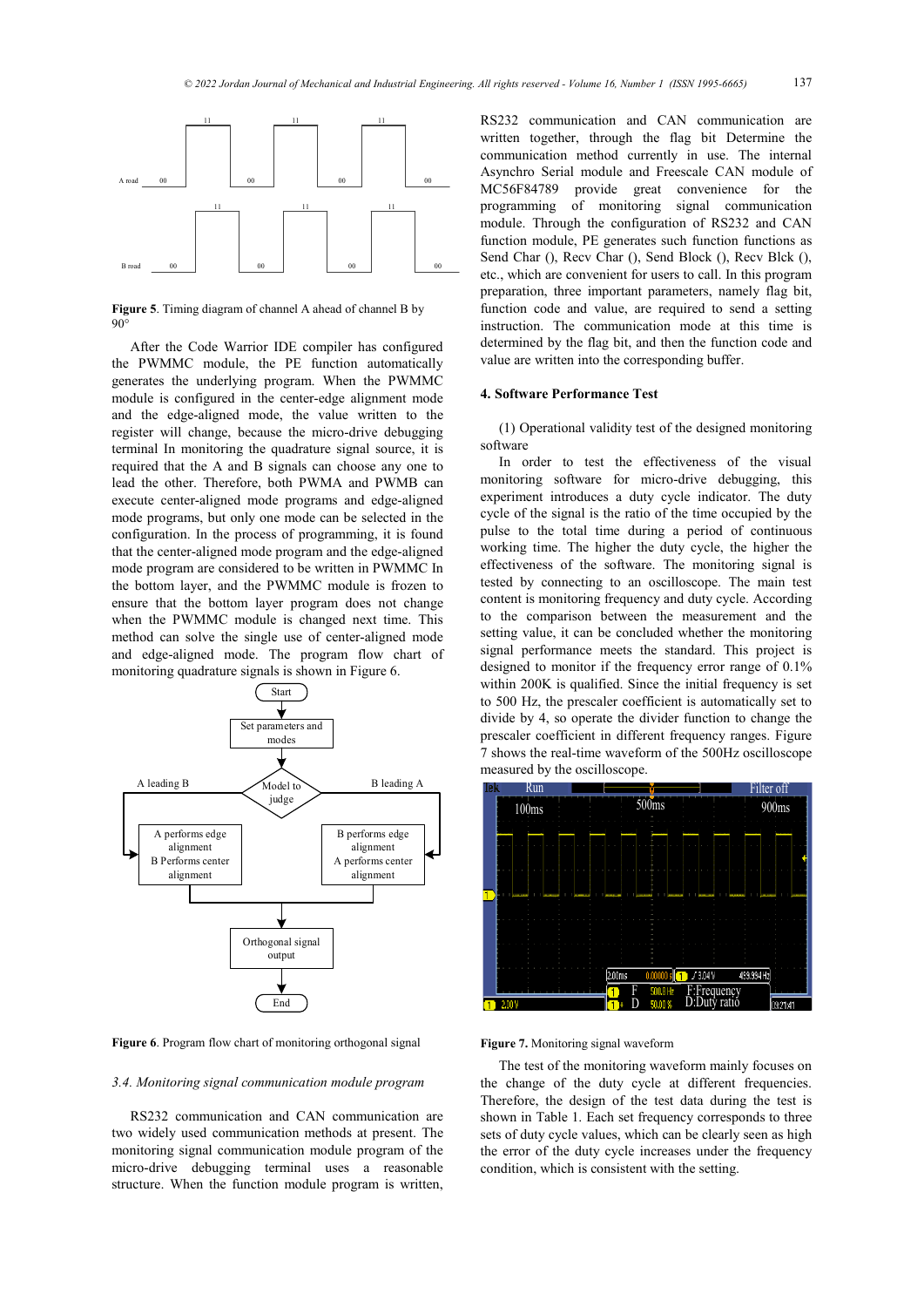| Set<br>monitoring<br>frequency<br>(Hz) | Read<br>monitoring<br>frequency<br>(Hz) | Set monitoring<br>duty cycle $(\% )$ | Read<br>monitoring duty<br>cycle $(\% )$ |
|----------------------------------------|-----------------------------------------|--------------------------------------|------------------------------------------|
| 12                                     | 12                                      | 20.00, 50.00,<br>70.00               | 20.00, 50.00,<br>70.00                   |
| 500                                    | 500                                     | 20.00, 50.00,<br>70.00               | 19.99, 49.99,<br>69.00                   |
| 1000                                   | 1000                                    | 20.00, 50.00,<br>70.00               | 19.98, 49.98,<br>69.97                   |
| 5000                                   | 4999                                    | 20.00, 50.00,<br>70.00               | 19.97, 49.88,<br>69.99                   |
| 10000                                  | 9996                                    | 20.00, 50.00,<br>70.00               | 19.98, 49.98,<br>69.97                   |
| 20000                                  | 19980                                   | 20.00, 50.00,<br>70.00               | 19.33, 49.34,<br>69.75                   |
| 30000                                  | 29970                                   | 20.00, 50.00,<br>70.00               | 19.05, 49.58,<br>69.99                   |
| 40000                                  | 399300                                  | 20.00, 50.00,<br>70.00               | 19.90, 49.08,<br>69.17                   |
| 50000                                  | 499000                                  | 20.00, 50.00,<br>70.00               | 18.76, 49.75,<br>69.73                   |

Table 1 Monitoring signal waveform data

(2) Comparison of accuracy of different monitoring software

The monitoring software is difficult to ensure that no errors will occur during the running process. In order to verify the effectiveness of the designed electromechanical system micro-drive debugging and visual monitoring software, the designed software is compared with the design in Reference [5] and Reference [6]. The monitoring accuracy rate of the micro-drive debugging monitoring software is compared, and the comparison result is shown in Figure 8.



**Figure 8** Comparison of monitoring accuracy of different methods

It can be seen from Figure 8 that the monitoring accuracy of different monitoring software is different. When the number of experiments is 100 times, the accuracy of the designed monitoring software is 88.29%, and the monitoring accuracy of the system designed in [5] is 65.27%. The monitoring accuracy rate of the system designed in [6] is 60.12%. Through data comparison, it can be seen that the monitoring accuracy of the designed monitoring software is much higher than other methods, and the average accuracy of the designed monitoring software is above 90%. It can be seen that the designed monitoring software has certain superior performance. Therefore, according to the characteristics of MEMS system and the driving principle of micro actuator, this paper designs the functional module of visual monitoring software for micro actuator debugging. It includes monitoring pause button module program, visual display

module program, monitoring quadrature signal module program and monitoring signal communication module program. Through the connection between each module, the monitoring accuracy is improved.

(3) Comparison of memory loss between different monitoring software

Memory consumption (KB) was compared with the monitoring software designed in References [5] and [6], and the analysis results were shown in Table 2.

**Table 2** Compares the memory consumption of different monitoring software

| Software                  | Memory cost/kb |
|---------------------------|----------------|
| Software in this paper    | 156            |
| Software in Reference [5] | 3608           |
| Software in Reference [6] | 895            |

It can be seen from Table 2 that the memory consumption in the monitoring process using the designed system is relatively low. The memory consumption generated by software in Reference [5] is the highest, followed by that in Reference [6]. The experimental results show that the difference between the memory cost of Reference [5] and the memory cost of the designed software is 3456 kb. The difference between the memory cost of Reference [6] and that of the designed software is 739 kb. The lower memory loss effectively increases the applicability of the visual monitoring software for microdrive debugging, and the application scope is wider. The data obtained from the experiment show that the applicability of the designed software is better than the other three traditional electromechanical system microdrive debugging visual monitoring software.

(4) Test the packet loss rate of different monitoring software with or without queuing

Packet loss rate refers to the ratio of the number of monitoring packets lost in the monitoring test to the sent data group. In this experiment, it is divided into queued and non-queued cases. In the case of queuing for debugging of multiple micro-drives, queueing is required. In this case, visual monitoring requires better monitoring ordering. If there is no queuing, there is only one microdrive debugging. The method in Reference [5] and the method in Reference [6] were compared with the proposed method, and the test results were shown in Figure 9.



**Figure 9** Comparison of packet loss rate of different software without queuing

In the case of queueing, three methods are adopted to visually monitor the packet loss rate of micro-drive